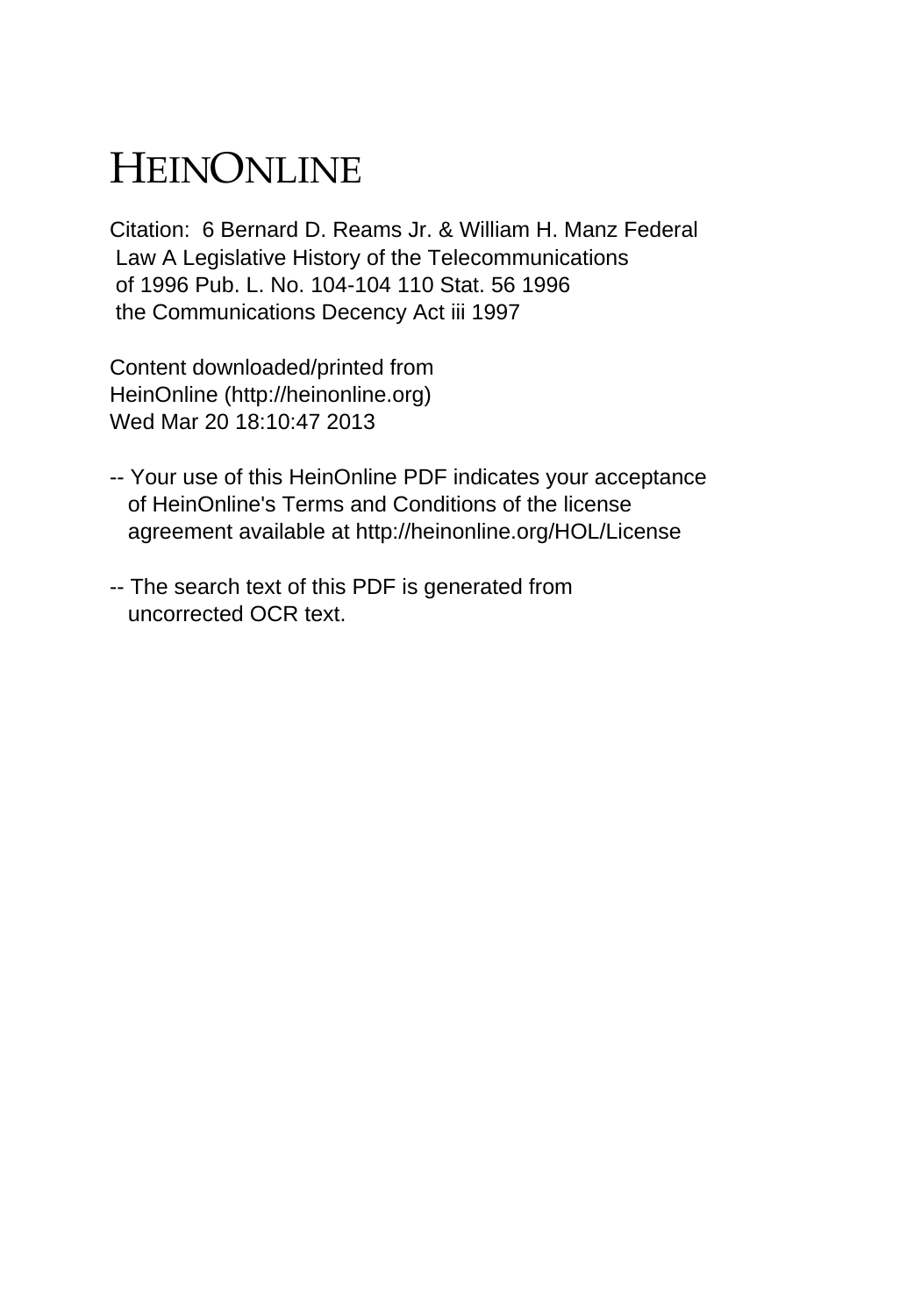## **SUMMARY TABLE OF CONTENTS**

| Master Table of Documents Vol. 1                                                                                                                                                                                                                                                                                                                                                                                                                                           |
|----------------------------------------------------------------------------------------------------------------------------------------------------------------------------------------------------------------------------------------------------------------------------------------------------------------------------------------------------------------------------------------------------------------------------------------------------------------------------|
|                                                                                                                                                                                                                                                                                                                                                                                                                                                                            |
| Section I: Law as Enacted Vol. 1 (Doc. No. 1)                                                                                                                                                                                                                                                                                                                                                                                                                              |
| Section II: Reports on the Law Vol. 1 (Doc. Nos. 2 - 6)                                                                                                                                                                                                                                                                                                                                                                                                                    |
| Section III: Hearings on the Law Vol. 2 (Doc. Nos. 7 - 9)                                                                                                                                                                                                                                                                                                                                                                                                                  |
| Section IV: Congressional Record Vol. 3 (Doc. Nos. 10 - 87)                                                                                                                                                                                                                                                                                                                                                                                                                |
| Section V: Presidential and Vice<br>Presidential Statements Vol. 3 (Doc. Nos. 88 - 95)                                                                                                                                                                                                                                                                                                                                                                                     |
| Section VI: Past Bill Versions Vol. 4 (Doc. Nos. 96 - 101)                                                                                                                                                                                                                                                                                                                                                                                                                 |
| Section VII: Related Bills Vol. 5 (Doc. Nos. 102 - 115)<br>Vol. 6 (Doc. Nos. 116 - 120)                                                                                                                                                                                                                                                                                                                                                                                    |
| Section VIII: Congressional Record -<br>Related Bills Vol. 6 (Doc. Nos. 121 - 162)                                                                                                                                                                                                                                                                                                                                                                                         |
| Section IX: Past Reports Vol. 7 (Doc. Nos. 163 - 170)                                                                                                                                                                                                                                                                                                                                                                                                                      |
| Section X: Past Hearings $\ldots$ . Vol. 8 (Doc. Nos. 171 - 172)<br>Vol. 9 (Doc. No. 173)<br>Vol. 10 (Doc. No. 174)<br>Vol. 11 (Doc. No. 175)<br>Vol. 12 (Doc. Nos. 176 - 177)<br>Vol. 13 (Doc. Nos. 178 - 179)<br>Vol. 14 (Doc. No. 180)<br>Vol. 15 (Doc. Nos. 181 - 184)<br>Vol. 16 (Doc. No. 185)<br>Vol. 17 (Doc. No. 186)<br>Vol. 18 (Doc. Nos. 187 - 188(A&B))<br>Vol. 19 (Doc. Nos. 188(C) - 189)<br>Vol. 20 (Doc. Nos. 190 - 191)<br>Vol. 21 (Doc. Nos. 192 - 201) |
| Section XI: Final Report<br>. Vol. 21 (Doc. No. 202)                                                                                                                                                                                                                                                                                                                                                                                                                       |

iii